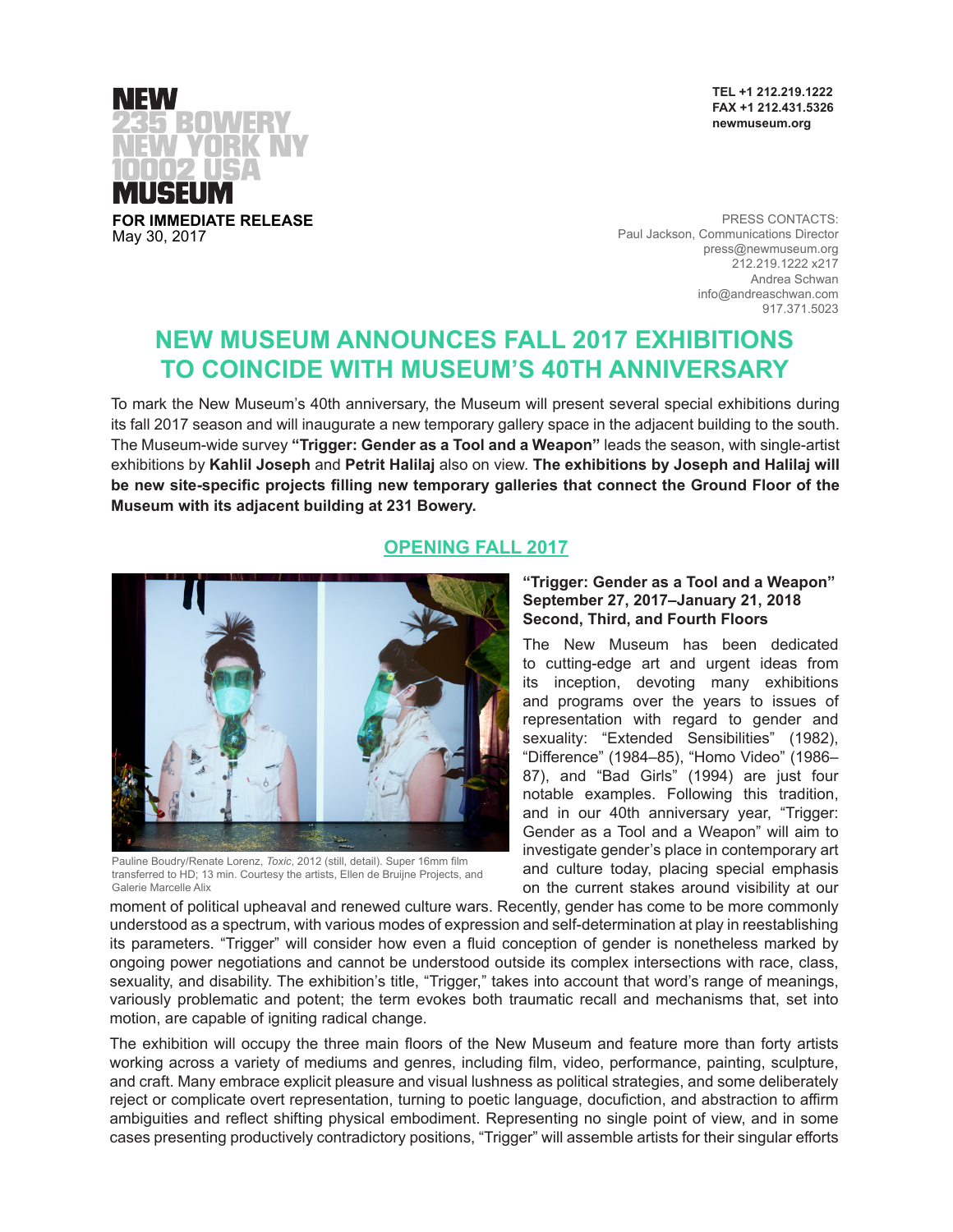in considering gender's capacities to serve as analogies for a more general refusal of stable categorization—a refusal at the heart of today's most compelling artistic practices.

Among the artists in the exhibition will be Morgan Bassichis, Nayland Blake, Pauline Boudry/Renate Lorenz, Vaginal Davis, Harry Dodge, Ektor Garcia, House of Ladosha, Simone Leigh, Candice Lin, Christina Quarles, Tschabalala Self, Paul Mpagi Sepuya, Sable Elyse Smith, and Wu Tsang.

This exhibition is curated by Johanna Burton, Keith Haring Director and Curator of Education and Public Engagement, with Natalie Bell, Assistant Curator, and Sara O'Keeffe, Assistant Curator. It will be accompanied by a fully illustrated catalogue designed by Joseph Logan and published by the New Museum. The catalogue includes essays by Rizvana Bradley and Jeannine Tang, as well as a conversation between Mel Y. Chen and Julia Bryan-Wilson. It also includes genealogies organized by Sara O'Keeffe, an institutional archival portfolio, and transcripts of roundtable conversations between members of the exhibition's advisory group: Lia Gangitano, Ariel Goldberg, Jack Halberstam, Fred Moten, and Eric A. Stanley.

### **"Kahlil Joseph" September 27, 2017–January 7, 2018 South Galleries, Ground Floor**

In his captivating short films, Los Angeles–based artist and filmmaker Kahlil Joseph (b. 1981, Seattle) conjures the vibrant and impressionistic quality of dreams through a kaleidoscope of quotidian scenes and intimate moments. In recent years, much of Joseph's filmmaking has taken shape through collaborations with some of the most respected and forward-thinking hip-hop, jazz, indie, and electronic musicians working today, including Arcade Fire, FKA Twigs, Flying



Kahlil Joseph, *m.A.A.d*., 2014 (still, detail). 35mm film transferred to twochannel video, sound, color; 15:26 min. Courtesy the artist

Lotus, Kendrick Lamar, Sampha, and Shabazz Palaces. For this exhibition, his first solo presentation in New York, Joseph will debut a new black-and-white film that draws inspiration from photographer Roy DeCarava (1919–2009), whose images of celebrated jazz musicians and everyday life in Harlem Joseph has long admired. Drawing from DeCarava's virtuosity with chiaroscuro effects and his commitment to representations that reflect the rhythms of daily life, Joseph's new film will consider the dimensions of past, present, and future in Harlem and New York City.

For his New Museum exhibition, this new work will be presented in an installation together with *m.A.A.d*. (2014), a lush two-channel portrait of Compton, CA, that blends home video footage from the early 1990s with Joseph's own footage, shot two decades later. Seen together, these works will serve as foils to one another, offering a conversation between two contrasting urban settings and the people who call them home. While *m.A.A.d.* offers a predominantly contemporary image, Joseph's new work will extend beyond the present day—yet, in the spirit of DeCarava and true to Joseph's past work, music will figure centrally in both. Surrounding the viewer with large-scale projections and immersive soundscapes, both works will reflect on the ways identity, memory, and spirituality are negotiated and expressed in distinct but equally influential cultural landscapes. The exhibition is curated by Natalie Bell, Assistant Curator, and Massimiliano Gioni, *Edlis Neeson Artistic Director.*

This exhibition further debuts a new gallery, providing artists a dynamic project space in the Museum to premiere or display new work and new productions.

# **"Petrit Halilaj" September 27, 2017–January 7, 2018 South Galleries, Ground Floor**

In his work, Petrit Halilaj (b. 1986, Kostërrc, Skenderaj-Kosovo) often departs from his own biography and makes use of exhibition processes to alter the course of private and collective histories. Encompassing sculpture, drawing, text, and video, many of Halilaj's works incorporate materials from his native Kosovo and manifest as ambitious spatial installations through which the artist translates personal relationships into sculptural forms.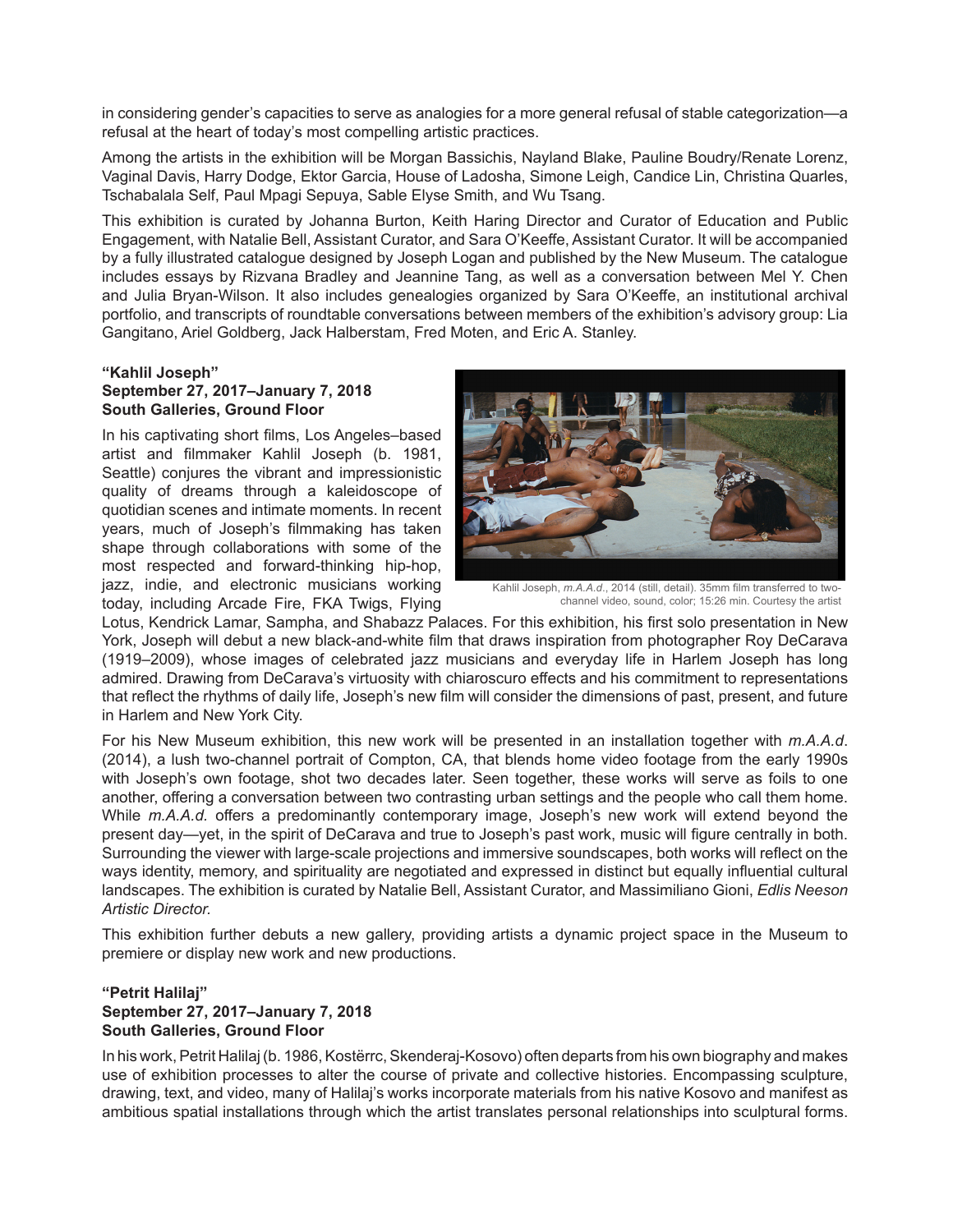

Petrit Halilaj, *Si Okarina e Runikut,* 2014 (detail). Installation view: "Yes but the sea is attached to the Earth and it never floats around in space. The stars would turn off and what about my planet?," kamel mennour, Paris. © Petrit Halilaj. Courtesy the artist; kamel mennour, Paris/London; and ChertLüdde, Berlin. Photo: Fabrice Seixas and archives kamel mennour

His contribution to the 6th Berlin Biennial (2010) featured a life-size supporting structure for his family's new home; the work comprised both the construction of this home in Pristina and its ghost shell on view in Berlin. In another project from 2013, Halilaj uncovered and recreated the deteriorated collection of the natural history museum in Kosovo, which had been discarded after the end of the Kosovo War in the 1990s.

For his New Museum exhibition, Halilaj will present an ambitious new project that begins in Runik, the city in which he was born and the site of one of the earliest Neolithic settlements in the region, where some of Kosovo's most significant artifacts have been found—among them a small musical instrument known as the Runik Ocarina. The Ocarina, part of a collection of objects held by the Serbian government since the war, represents a heritage inaccessible to citizens of Kosovo. Through his work,

Halilaj will trace residents' recollections of remaining archaeological objects as personal origin stories and, by recreating their annexed collection, will give shape to a material heritage that currently exists only in their imagination. Halilaj was recently awarded a special mention by the Jury at the 57th Venice Biennale. The exhibition is curated by Helga Christoffersen, Assistant Curator.

This exhibition also debuts a new gallery, providing artists a dynamic project space in the Museum to premiere or display new work and new productions.

# **OPENING WINTER 2018**

#### **New Museum Triennial 2018 February 7–May 27, 2018**

Following upon the great success of "Younger Than Jesus" (2009), "The Ungovernables" (2012), and "Surround Audience" (2015), the fourth iteration of the New Museum's Triennial will open on February 7, 2018. This year's edition is cocurated by Gary Carrion-Murayari, Kraus Family Curator at the New Museum, and Alex Gartenfeld, founding Deputy Director and Chief Curator at the Institute of Contemporary Art, Miami.

# **ON VIEW THROUGH THE SUMMER**

**"Carol Rama: Antibodies" Through September 10, 2017 Second Floor**

**"Kaari Upson: Good thing you are not alone" Through September 10, 2017 Third Floor**

**"Lynette Yiadom-Boakye: Under-Song For A Cipher" Through September 3, 2017 Fourth Floor**

**"Elaine Cameron-Weir: viscera has questions about itself" Through September 3, 2017 Lobby Gallery, Ground Floor**

**"Paul Ramírez Jonas: Half-truths" July 5–September 17, 2017 Fifth Floor**

For his exhibition and residency "Half-truths," Paul Ramírez Jonas (b. 1965, Pomona, CA) will employ the mechanisms of bureaucracies and law as a starting point from which to consider truth. Continuing to